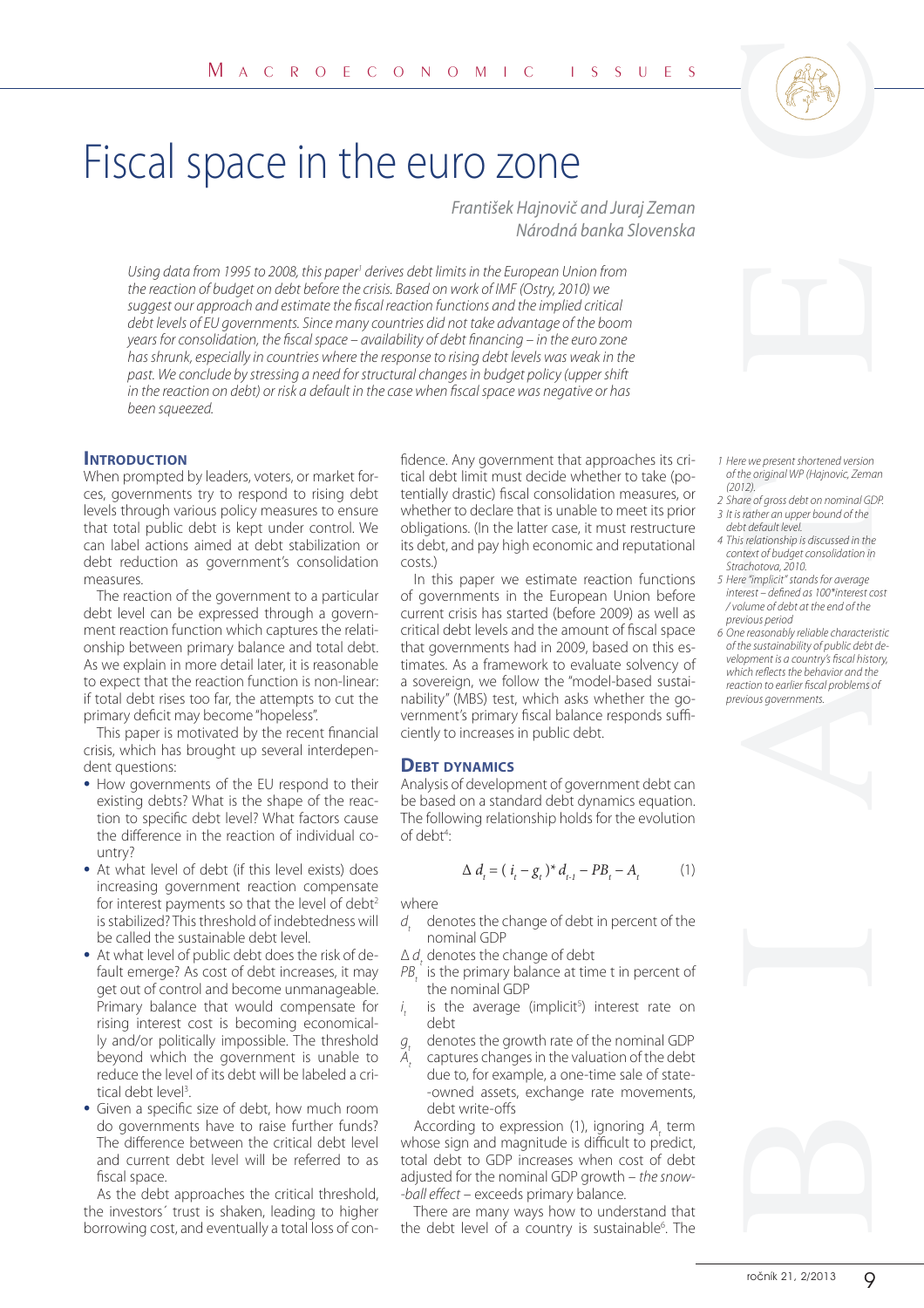

- 7 Alesina et al. (2011) asserts that fiscal consolidation need not be politically damaging.
- 8 Here we follow standard example – not considering so called expansionary consolidations.
- 9 Apart from the argument about high nonlinearity of the reaction function discussed in the previous paragraph, the choice of the 4th degree polynomial is justified by statistical properties of our estimates.



notion of sustainability is usually related to the stable or stabilized debt development in a given horizon (short term, medium term, long term). From the formal point of view the government can declare any debt level to be "sustainable" , as it autonomously sets tax rates and determines the size of pubic expenditure: in other words, it sets the primary balance.

But the level of the primary balance is constrained by both economic and political factors. For the economic and the political reasons, it is costly to increase taxes, or to otherwise increase government revenues, because of a potential detrimental effect such measures can have on economic activity, demand and living standards. Reducing public expenditures can also be economically and politically costly, because it reduces demand and because the beneficiaries of public programs can punish elected officials in the next election.<sup>7</sup>

At low levels of debt the government's response is largely benevolent, the primary balance does not compensate for the snow-ball effect, nor does it compensate for current income and/or expenditure shocks. Debt gradually moves towards its sustainable level and the reaction becomes stronger. If the level of debt exceeds this point, the governments generally behave more responsibly because they do not want to risk problems with repaying debt. Strengthened consolidation effort sets the primary balance to the level that exceeds the snow-ball effect and causes debt level to move back to its sustainable level. However, there are factors, namely shocks to the budget, cyclical factors and structural deficiencies of the budget, that may alter this direction.

Reaction on the increasing debt level has its limits, however. If the level of debt is too high, the primary balance, which would eliminate snow- -ball effect, is economically and/or politically impassable, the government gives up the consolidation fight and declares default. This level of debt is called critical.

#### **MODEL**

The following sequence of events indicates that the government response to debt increases is likely to be highly nonlinear:

- 1. Markets react to increasing (or higher) debt by increasing credit risk premium on government bonds. This premium is likely to rise in a nonlinear manner for high debt level.
- 2. Then cost of debt increases (is higher).
- 3. Higher costs of debt force the government to adopt restrictive debt consolidation measures comprising of tax increases and/or expenditure reductions.
- 4. Austerity measures have negative impact on domestic demand and economic activity.<sup>8</sup> The stricter the austerity measures are, the more negative (stronger) impact on the demand and the economic activity results in.
- 5. Slowdown or decrease of GDP growth nonlinearly increases the proportion of debt to GDP.

#### Figure 1 The government's reaction function and snowball effect



#### Source: Authors' drawing.

Notes: If the level of debt is lower than  $d^s$ , consolidation efforts are weak and do not fully cover the adjusted interest rate costs of debt (the snow-ball effect), represented by the linear function of debt level. If the level of debt is above  $d^\varsigma$  but lower than  $d^\varsigma$  the primary balance compensates for the snow-ball effect. The magnitude  $d<sup>S</sup>$ represents, other things being equal, stabilizing debt situation, because the reaction on debt is stronger when debt exceeds d<sup>s</sup>. The situation is different in the proximity of  $d^M$ . If debt oversteps  $d^M$  the reaction will weaken (government gives up) and, other things being equal, debt exceeding  $d^c$  infers that the primary balance does not compensate for the snow-ball effect and debt rises in an unlimited manner. We refer to d $^{\mathsf{c}}$  as the critical debt level.

The degree of nonlinearity of the reaction function is potentially increasing in every step of that sequence and can be thus approximated by a polynomial of higher degree.

We assume that the reaction is up to the fourth degree polynomial.<sup>9</sup> We also assume that beyond reacting to total debt, primary balance is also influenced by cyclical factors, namely the GDP gap and the cyclical component of government expenditure. Reactions are different for individual countries. Following Ostry et al. (2010), we assume that the "shape" of the reaction function is the same for all countries, but the magnitude of the reactions for individual countries differs.

The model to be estimated is

$$
\Delta PB_t = b_1 * GDP_{gap_t} + b_2 * GOV_{gap_t} +
$$
  
+  $k * \left[ PB_{t-1} - \left( \frac{c_0}{(-k)} + \frac{c_1}{(-k)} * d_{t-1} + \frac{c_2}{(-k)} * d_{t-1}^2 + \right. \right. \\ + \left. \frac{c_3}{(-k)} * d_{t-1}^3 + \frac{c_4}{(-k)} * d_{t-1}^4 \right) \right]$  (2)

It consists of two parts:

- 1. the short-term impulses emerging through cyclical variables – the GDP gap as a proxy for cyclical budget revenues and the GOV gap, that denotes the gap between the actual government consumption and its trend,
- 2. the long-term or equilibrium component which represents a long-term or equilibrium reaction to debt in the past.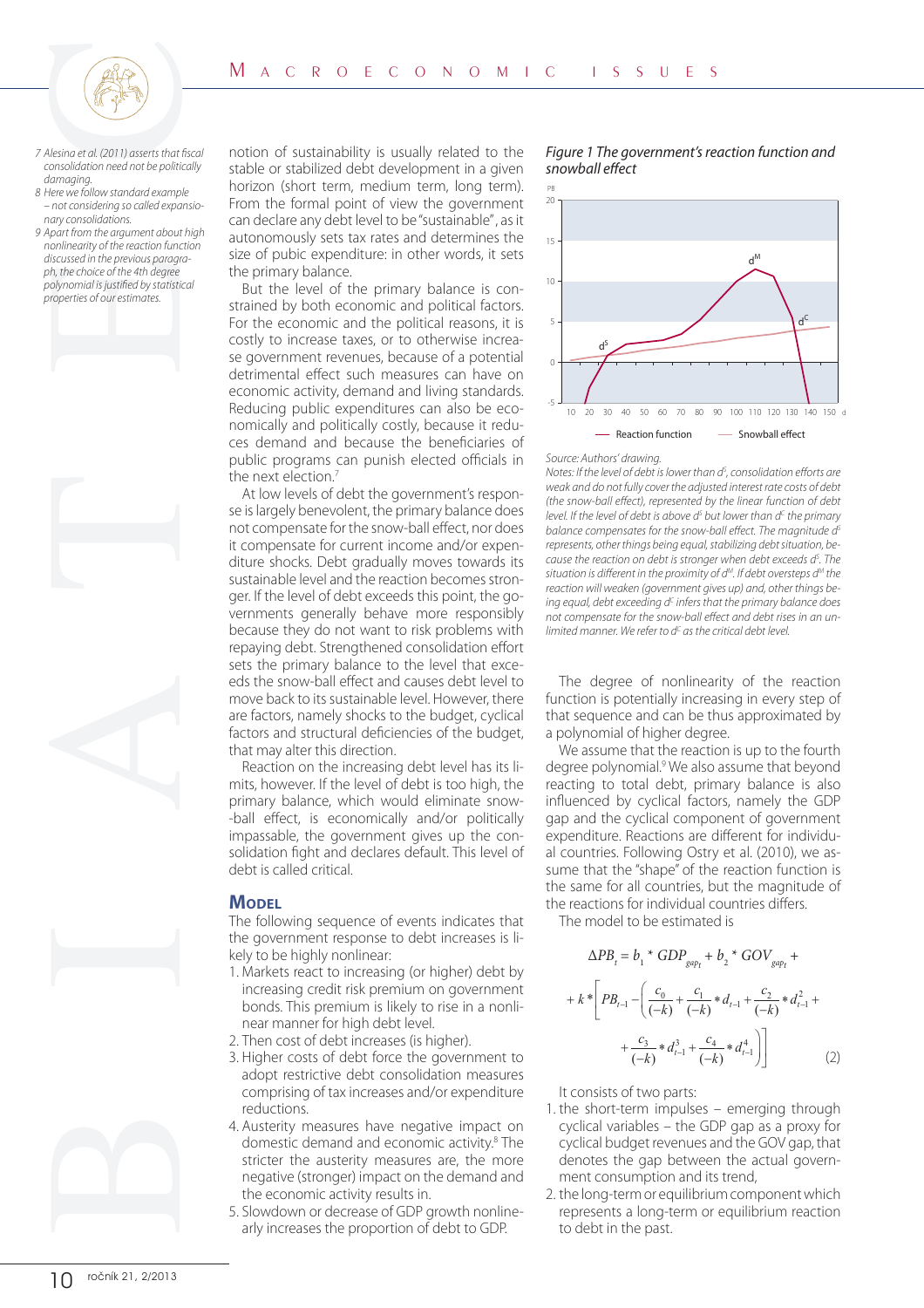Values  $a_j = c_j/(-k)$ , j = 1,..4 are coefficients of the reaction function.

In general, there are no "prescribed" signs of coefficients  $a_{\mu}$  except for the coefficient of the polynomial of the highest degree  $-a_4$  which must be negative to express basic assumption of the approach – government gives up reaction for high level of debt.

It is reasonable to expect that second higher coefficient have positive sign, to express that consolidation effort – the reaction on debt is increasing below the "give up" level  $(d_n)$ .

Positive sign of coefficient  $a<sub>1</sub>$  would express increasing or stronger reaction on growing or higher debt at the lower part of debt spectrum. Negative sign of coefficient  $a_{\overline{2}}$  then expresses easing or looser reaction on growing or higher debt in the low to medium part of debt spectrum.

For coefficients  $b<sub>j</sub>$  and  $b<sub>2</sub>$  we expect:

- Coefficient  $b_1$  and  $b_2$  we expect. (positive output gap) the government is able to improve its fiscal position and raise the primary balance.
- Coefficient  $b_2$  will be negative: A cyclical increase in government consumption causes a deterioration of its budget.

#### **ESTIMATED REACTION FUNCTION**

The main results – estimated coefficients of reaction function – are reported in Table 1, and the fixed effects (shifts away of individual countries from the overall EU reaction) are reported in Table 2. Coefficients are normalized by appropriate power of 10 (debt level is measured in %).

Coefficient  $a_3$  is positive and its value is 1,48/0,65  $= 2.28$ : further debt increases in the medium to high part of the debt spectrum are associated with increasing primary balance – tighter fiscal policy or stronger reaction on debt. Coefficient  $a<sub>4</sub>$  is negative: for high levels of debt, primary balance deteriorates, reaction of debt and consolidation efforts are weakened. Coefficient  $b<sub>1</sub>$  is positive, as expected: higher GDP gap allows the government to behave more prudently. A one percentage point increase in GDP gap is associated with higher (better) primary balance by 0,15 percentage points. Coefficient  $b<sub>2</sub>$  is naturally negative: above-trend expenditures imply more lenient fiscal policy and lower (worse) primary balance. Parameter is (-0,28).

The only specific factor differentiating reactions of individual countries is fixed (shift) factor. It comprises many structural and other factors, which define budget policy of a given country in the long term. Thus the typical position of the reaction function of a country represents the structure of its budget policy – budget policy of a developed slowly growing country must be structurally different from the budget policy of a fast growing catching up country. The other possible interpretation is that when a country expects economic slowdown it has to adopt structural budgetary measures to prevent accumulation of its debt.

The reaction of some countries are located mainly in the range of positive primary balances. This is typical for countries with low growth. Reaction of others are negative for low and moderate debt levels (for example, less than 60% of GDP) and positive for high debt levels. Yet for some countries reaction function is almost entirely negative – this is typical for countries, with rapid nominal GDP growth exceeding interest rate (they grow out of their debt).

We will illustrate results of the estimation of reaction functions for Finland, Italy, Greece and Slovakia.

Finland, as a country with responsible fiscal policy, has the reaction function – in accordance with expectations – shifted upwards by 2.87⁄0.65 = 4.4% (of its nominal GDP). This means that the reaction of Finland on debt is 4.4% of GDP stronger than the response of the EU as a whole. On the other hand, Greece and Italy react to debt less than the EU as a whole. Greece's reaction function compared to the EU average is shifted down wards by 6.99⁄0.65 = 10.8% of GDP and reaction of Italy is weaker by  $4.44/0.65 = 6.8\%$  of GDP than the EU average. The response to debt of Slovakia is weaker than the response of the EU by  $2.3/0.65 = 3.5\%$  of GDP.



PB?(-1) k | -0.65 | 0.00 | -0.59 | 0.00

#### Table 1 Estimated model, main results

Source: Authors' calculation.

Explanatory var.

 $10^{-2*}d^2$ <sub>t-1</sub>

 $10^{-4*}d_{1-1}^3$ 

 $10^{-7*}d_{t-1}^4$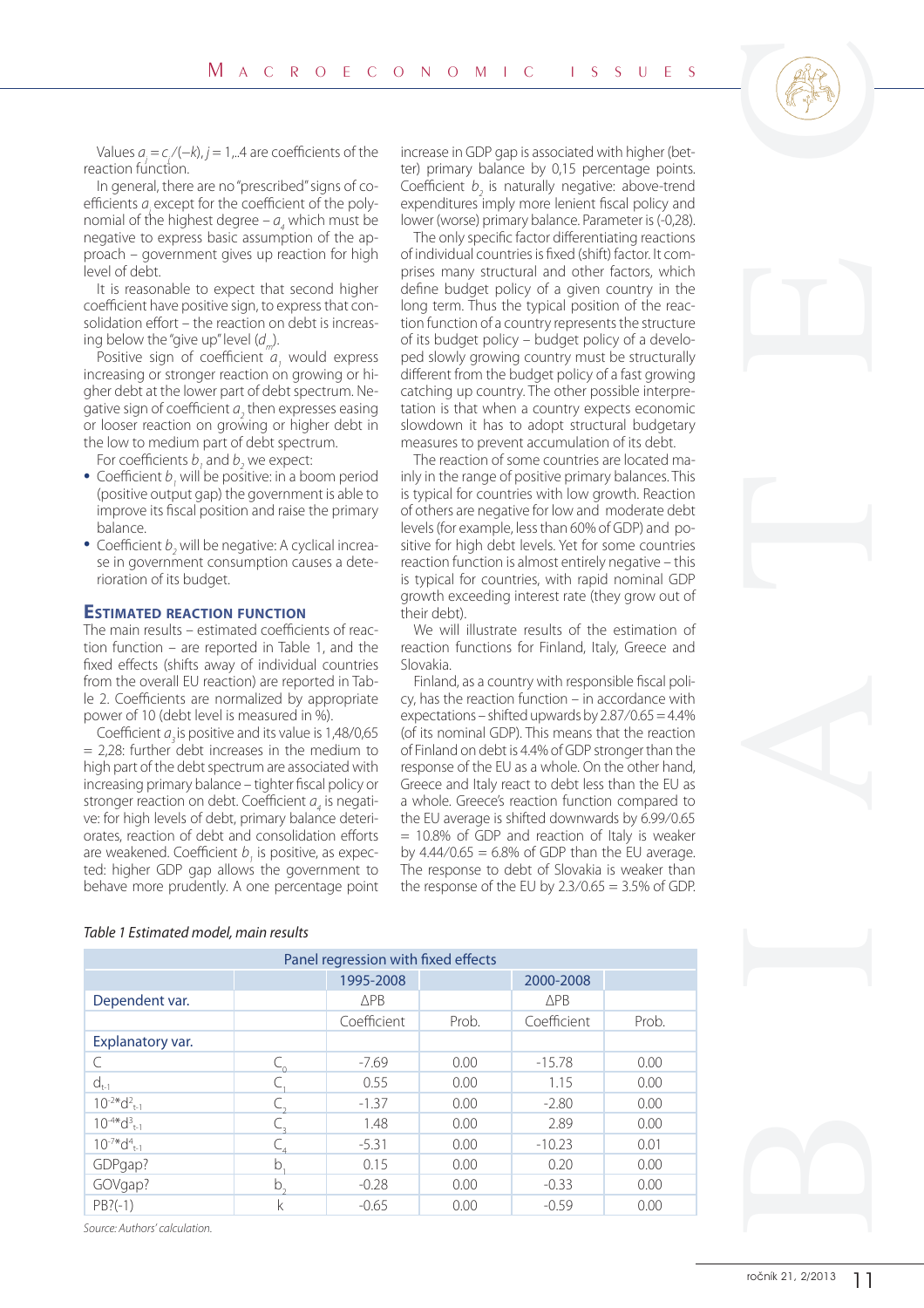





|             | 1995-2008 | 2000-2008 |
|-------------|-----------|-----------|
| Luxembourg  | 6.39      | 10.87     |
| Hungary     | $-1.86$   | $-2.64$   |
| Malta       | $-2.22$   | $-2.40$   |
| Netherlands | 0.40      | $-0.55$   |
| Austria     | $-0.52$   | $-0.97$   |
| Poland      | $-1.89$   | $-2.48$   |
| Portugal    | $-1.52$   | $-2.09$   |
| Romania     | 1.04      | 1.43      |
| Slovenia    | 0.29      | $-0.33$   |
| Slovakia    | $-2.30$   | $-2.41$   |
| Finland     | 2.87      | 2.03      |
| Sweden      | 1.40      | 0.48      |
| UK          | $-0.27$   | $-1.55$   |

# Table 2 Estimated model, main results

Source: Authors' calculation.

#### Figure 2 Reaction to debt



Source: Authors' calculation.

10 Data before the 2000 were not available for Greece.



If the economy moves at its potential and government spending follows long-term trend, then debt dynamics depends on the interaction between the response to the debt and the adjusted cost of debt – (i − g) \* d. To determine a critical level of debt, we need to estimate future development of adjusted cost of debt. As already mentioned, one way how to determine the level of interest rate and GDP growth rate is finding an average of these variables for an appropriately chosen period. If a country's debt is sufficiently far from a critical level, interest rate – growth rate differential is assumed to be exogenous and then snowball effect grows linearly with the level of debt.

# **CRITICAL LEVEL OF DEBT AND FISCAL SPACE**

In determining a critical level of debt, besides the knowledge of the reaction function it is also important to know other factors effecting debt dynamics, namely, the rates at which the debt is financed, the nominal growth rate of output and the actual level of debt. These factors together determine whether the budget reaction (the primary balance) is sufficient to compensate for snow-bal effect. Such an assessment is not correct in a short term, because growth rate can be influenced by the budget reaction. We instead use long term approach – our reaction function is estimated from longer time period. Then the interpretation of the assessment is different and can be expressed as: "Is the reaction, as observed (estimated) in the long-term sufficient to cover snow-ball effect (adjusted interest cost of debt)?" From the formal point of view we can then take different assumptions about snow-ball effect – for instance different backward time horizons as the basis for assessing snow ball effect empirically. But selecting specific time period changes the interpretation.

Critical level of debt will be illustrated for countries – Finland, Italy, Greece and Slovakia. For each country (except from Greece<sup>10</sup>) two periods are considered – the whole period 1995-2008 and its sub-period 2000-2008.

The slope of snow-ball effect line for selected period is the period average of the difference between (implicit) interest rate and growth rate of nominal GDP. Values for individual countries are reported in Table 3. While Greece and, even

#### Table 3 Slope of snow-ball effect line

|          | 1995-2008 | 2000-2008 |
|----------|-----------|-----------|
| Country  |           |           |
| Italy    | 2.07      | 1.24      |
| Finland  | 0.23      | $-0.26$   |
| Greece   | NА        | $-1.96$   |
| Slovakia | -3 22     | -4 Q 1    |

Source: Authors' calculation.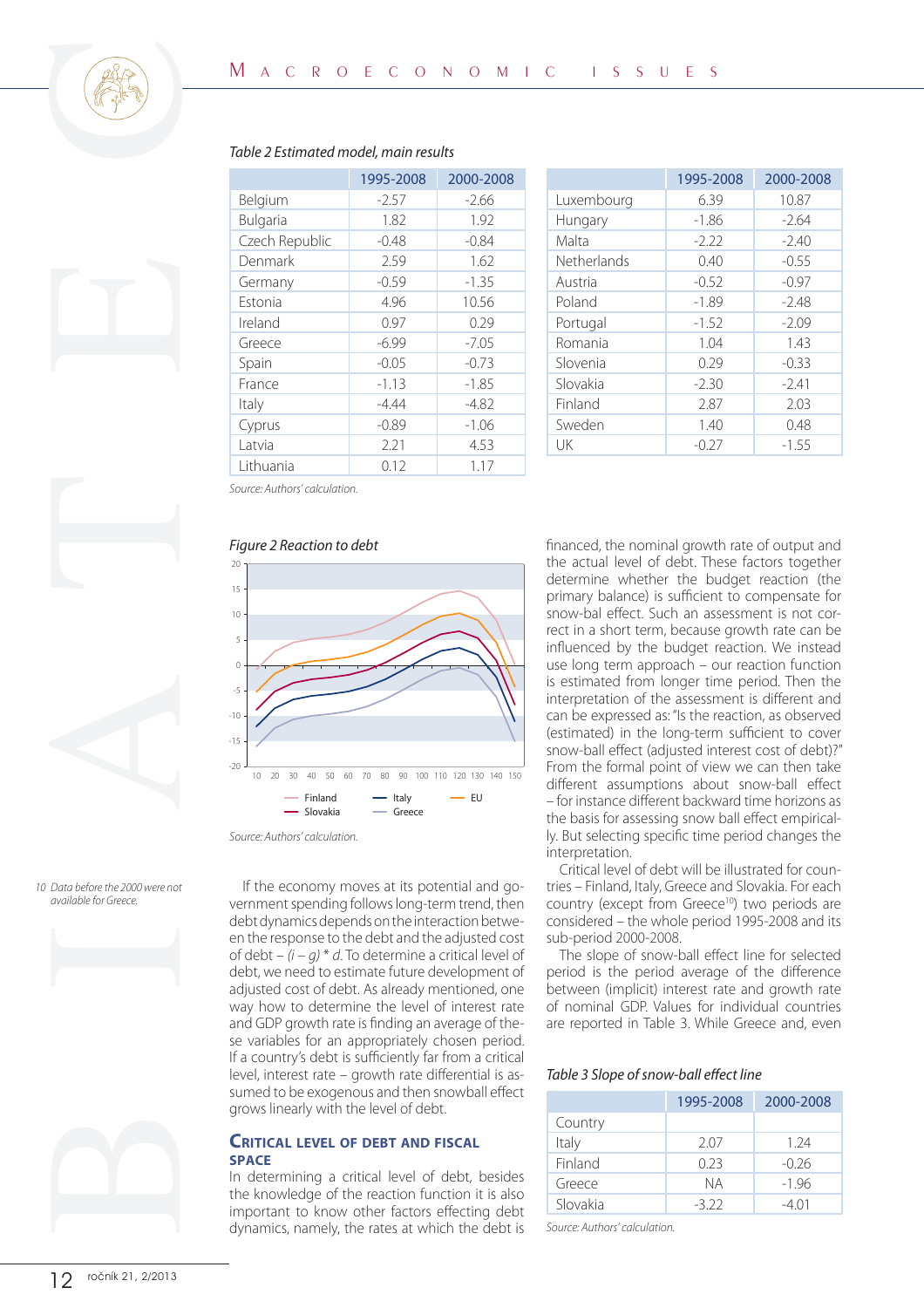

#### Figure 3 Fiscal space





Source: Authors' calculation.

more Slovakia, grew up off the debt, snow-ball effect was relevant for Italy. For Finland, snow-ball effect was negligible.

In 2009, Finland owed 43.3% of its GDP to creditors. From Figure 3, it is evident that Finland still has a very large space for debt financing. Given its reaction function, its critical debt level is estimated to be in the neighborhood of 145% of GDP11 (135% when taking 2000-2008 reaction). (When interest rates fell in Finland after 2000, available fiscal space increased in Finland, but it behaved responsibly nonetheless.)

In Italy, total debt was 115.5% of GDP in 2009. Already in 1995, its debt was three times higher than Finland's total debt. Figure 3 shows that Italy does not react to debt sufficiently. Given its policy it has now joined the ranks of countries with very limited fiscal space. It has been worryingly close to its critical level, which we estimate to be between 127% and 130% of GDP). Debt of Italy at the end of 2009 amounted to 129.3% of GDP.

Greece's response to debt was not sufficient (reaction on debt was negative at all levels of debt, Figure 4). Given that the nominal GDP in Greece in the past was growing rapidly and, later on, the debt cost was significantly reduced by low interest rate, the weak reaction was not a critical problem. The current situation is different. Main problem is that prospect of growth get worse (not only for Greece, but for the whole euro zone), stripping it of the last factor in stabilizing the debt. Combined with the growing distrust of Greece's ability to repay their government debt, lack of trust in truthfulness of the information, high level of debt, which is closer to the critical level (estimated at about 128% of GDP) caused distrust of the financial markets and caused the rapid growth of interest in (re) financing government debt.

Considering Slovakia in 2009, its total public debt was 35% of GDP, among the lowest is the region. Based on the adjusted reaction (derived from 2000-2008 time period), 35% represent sustainable debt level (45% if 1995-2008 period is used for estimation). Estimated critical debt level is in the range of 131% – 142% of GDP. Its debt level rose to 41% of GDP in 2010, close to its sustainable level.

- 
- 11 Figures 3 and 4 depict the difference between reaction function and snow-ball effect. If the difference is above zero, reaction to debt exceeds snow-ball effect and debt decreases. Fiscal space in these figures is any level of debt lying between current level of debt and critical level (the second zero intercept) of debt.



### Figure 4 Fiscal space